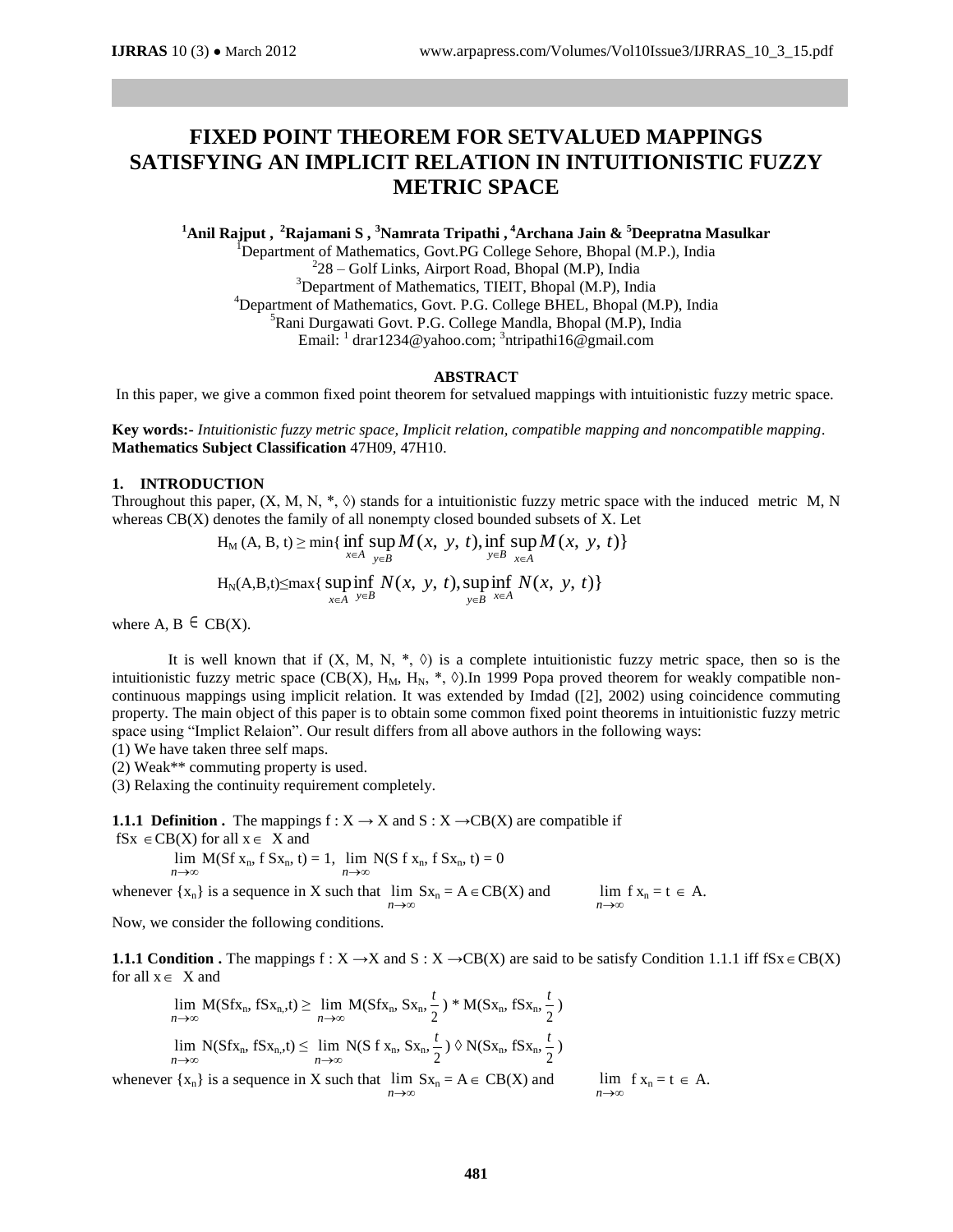**1.1.2 Condition .** The mappings  $f : X \to X$  and  $S : X \to CB(X)$  are said to be satisfy Condition 2 iff for all  $x \in X$ and

$$
\lim_{n \to \infty} M(\text{ ff} x_n, \text{ f } x_n, t) \ge \lim_{n \to \infty} M(\text{Sf } x_n, \text{ S} x_n, t)
$$
\n
$$
\lim_{n \to \infty} N(\text{ ff } x_n, \text{ f } x_n, t) \le \lim_{n \to \infty} M(\text{Sf } x_n, \text{ S} x_n, t)
$$

whenever  $\{x_n\}$  is a sequence in X such that  $n \rightarrow \infty$  $\lim Sx_n = A \in CB(X)$  and  $f x_n = t \in A$ .

**1.1 Lemma** . Let  $(X, M, N, *, \Diamond)$  be an intuitionistic fuzzy metric space and for all x,  $y \in X$ ,  $t > 0$  and if for a number  $k \in (0, 1)$ ,

 $M(x, y, kt) \ge M(x, y, t)$  and  $N(x, y, kt) \le N(x, y, t)$  then  $x = y$ .

## **Implicit relation**

Implicit relations on intuitionistic fuzzy metric spaces Let F be the set of all continuous functions  $F(R^+)^6 \rightarrow R^+$  which is a non-decreasing and non-increasing in the argument satisfying the following conditions:  $F_1$ :  $F(t_1, \ldots, t_6)$  is non decreasing in  $t_2, \ldots, t_6$ .  $F_a$ : For u,  $v \ge 0$ ,  $F(u, v, u, v, 1) \ge 0$  implies that  $u \ge v$ .  $F_b$ :  $F(u, 1, 1, u, 1) \ge 0$  or  $F(u, u, 1, 1, u) \ge 0$  or  $F(u, 1, u, 1, u) \ge 0$  implies  $u \le 1$ .  $F_1$ :  $F(t_1, \ldots, t_6)$  is non-increasing in  $t_2, \ldots, t_6$ . For u,  $v \ge 0$ , F(u, v, u, v, 0)  $\le 0$  implies that  $u \le v$ . F(u, 0, 0, u, 0)  $\leq$  0 or F(u, u, 0, 0, u)  $\leq$  0 or F(u, 0, u, 0, u)  $\leq$  0 implies that u  $\leq$  1.

**1.1 Example .:** Define  $F(t_1, t_2, t_3, t_4, t_5) = 13t_1 - 11t_2 - 3t_3 - 5t_4 + t_5 - 1$ , then from (F a)  $F(u, v, v, u, 1) \in 0$  or  $F(u, v, u, v, 1) \ge 0, \Rightarrow u \ge v$ . and from (F b) F(u, u, 1, 1, u) ∈0, or F(u, 1, 1, u, 1) ≥ 0,  $\Rightarrow$  u ≤ 1.

#### **1.2 Example .:**

1.  $F((t_1, t_2, t_3, t_4, t_5, t_6) = t_1 - min\{t_2, t_3, t_4, t_5, t_6\})$ 

- 2.  $F((t_1, t_2, t_3, t_4, t_5, t_6) = t_1^2$  $\frac{2}{1}$  - min{ t<sub>i</sub>, t<sub>j</sub> : i, j  $\in$  { 2, 3, 4, 5, 6}
- 3.  $F((t_1, t_2, t_3, t_4, t_5, t_6) = t_1^3$  $\frac{3}{1}$ - min{ t<sub>i</sub>, t<sub>j,</sub> , t<sub>k</sub> : i, j, k  $\in$ { 2, 3, 4, 5, 6}

### **1.3 Example .:**

- 1.  $F((t_1, t_2, t_3, t_4, t_5, t_6) = t_1$  max $\{t_2, t_3, t_4, t_5, t_6\})$
- 2.  $F((t_1, t_2, t_3, t_4, t_5, t_6) = t_1^2$  $\frac{2}{1}$  - max{ t<sub>i</sub>, t<sub>j</sub> : i, j ∈{ 2, 3, 4, 5, 6}
- 3.  $F((t_1, t_2, t_3, t_4, t_5, t_6) = t_1^3$  $\frac{3}{1}$ - max{ t<sub>i</sub>, t<sub>j,</sub> , t<sub>k</sub> : i, j, k  $\in$ { 2, 3, 4, 5, 6}

# **2. MAIN RESULT**

**2.1 Theorem .:** Let  $(X, M, N, *, \Diamond)$  be a complete intuitionistic fuzzy metric space. Consider f, g:  $X \to X$  and S, T :  $X \rightarrow CB(X)$  , Where CB(X) the family of all closed bounded subsets of X be a continuous mapping such that f and S as well as g and T satisfy Condition 1 and Condition 2 Assume T  $(X) \subseteq f(X)$ ,  $S(X) \subseteq g(X)$  and for all  $x, y \subseteq X$ 

F(M(Sx, T y, kt), M( f x, g y, t), M( f x, Sx, t), M(g y, T y, 2t), M( f x, T y, 2t), M(g y, Sx, t))  $\geq$  0, (2.1)

 $F(N(Sx, T y, kt), N(f x, g y, t), N(f x, Sx, t), N(g y, T y, 2t), N(f x, T y, 2t), N(g y, Sx, t)) \le 0$ 

(2.2)

where  $F \in F$ . Then f, g, S and T have a common fixed point.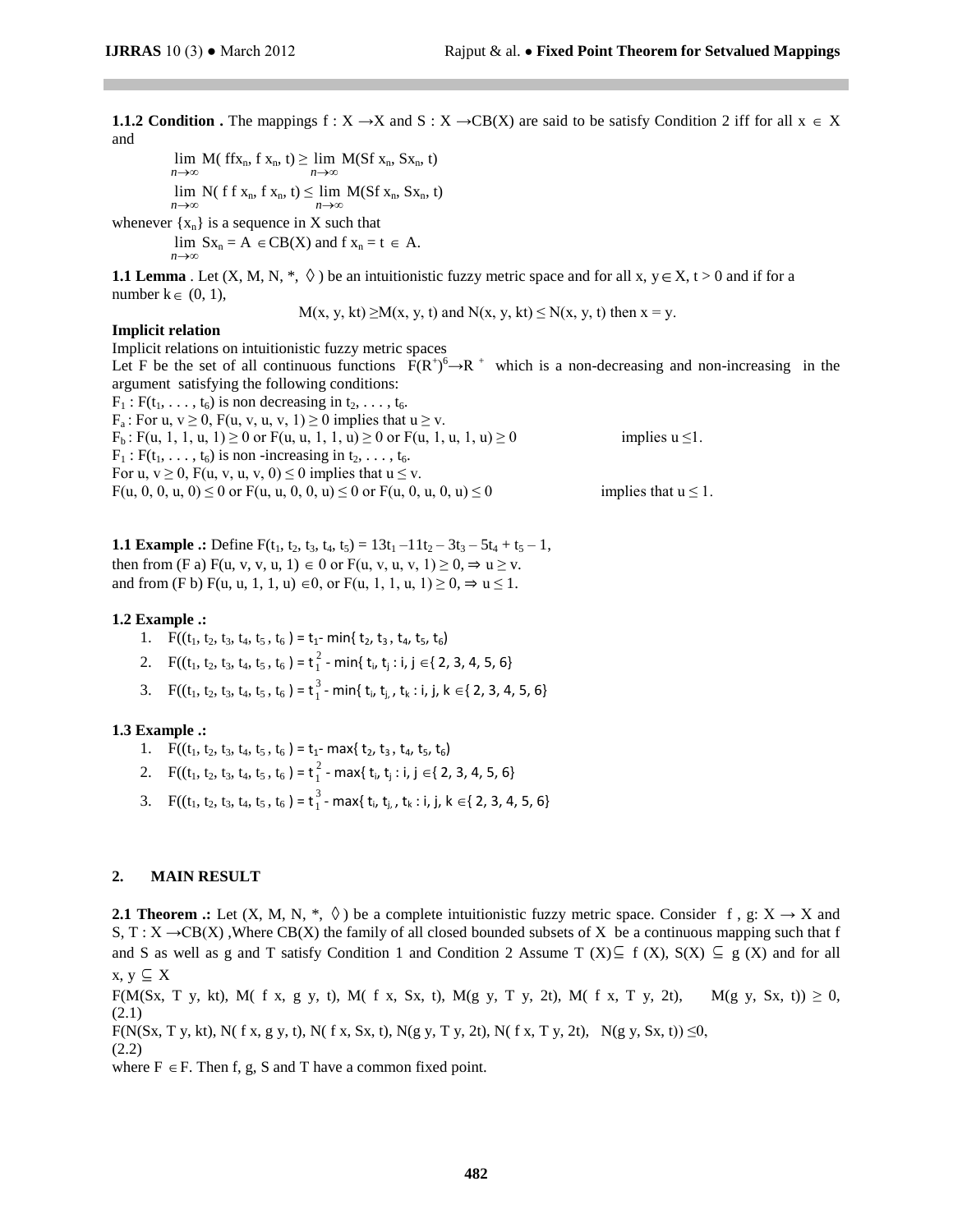**Proof.** Let  $x_0$  be arbitrary point in X. We shall construct two sequences  $\{x_n\}$  and  $\{y_n\}$  of elements in X and sequence  $\{A_n\}$  of elements in CB(X). Since  $S(X) \subseteq g(X)$ , there exists  $x_1 \in X$  such that  $y_1 = g x_1 \in Sx_0$ . Then there exists an element  $y_2 = fx_2 \in T x_1 = A_1$ , because  $T(X) \subseteq f(X)$ , such that  $M(y_1, y_2, kt) = M(gx_1, fx_2, kt) \ge M(Sx_0, Tx_1, kt)$  $\geq M(y_0, y_1, t)$  and  $N(y_1, y_2, kt) = N(gx_1, fx_2, kt) \le N(Sx_0, Tx_1, kt)$  $\leq N(y_0, y_1, t)$ Since  $S(X) \subseteq g(X)$ , we may choose  $x_3 \in X$  such that  $y_3 = g x_3 \in Sx_2 = A_2$  $M(y_2, y_3, kt) \geq M(Tx_1, Sx_2, kt)$  $\geq M(y_1, y_2, t)$  and  $N(y_2, y_3, kt) \leq N(Tx_1, Sx_2, t)$  $\leq M(y_1, y_2, t)$ and by induction we produce the sequences  $\{x_n\}$ ,  $\{y_n\}$  and  $\{A_n\}$  such that  $y_{2n+1} = g x_{2n+1} \in S_{2n} = A_{2n},$  (2.3)  $y_{2n+2} = f x_{2n+2} \in T x_{2n+1} = A_{2n+1},$  (2.4)  $M(y_{2n+1}, y_{2n}, kt) \geq kM (S_{2n}, T x_{2n-1}, kt)$  $\geq M(y_{2n}, y_{2n-1}, t)$  (2.5)  $N(y_{2n+1}, y_{2n}, kt) \leq N (S_{2n}, T x_{2n-1}, kt)$  $\leq N(y_{2n}, y_{2n-1}, t)$  (2.6)  $M(y_{2n+1}, y_{2n+2}, kt) \geq M(S_{2n}, T x_{2n+1}, kt)$  $\geq M(y_{2n}, y_{2n+1}, t)$  (2.7)  $N(y_{2n+1}, y_{2n+2}, kt) \leq N (S_{2n}, T x_{2n+1}, kt)$  $\leq N(y_{2n}, y_{2n+1}, t)$  (2.8) for every  $n \in N$ . Letting  $x = x_{2n}$ ,  $y = x_{2n+1}$  in (2.1) and (2.2), we have successively  $F\{H_M(Sx_{2n}, T x_{2n+1}, kt), M(f x_{2n}, g x_{2n+1}, t), M(f x_{2n}, Sx_{2n}, t)\}$  $M(g x_{2n+1}, Tx_{2n+1}, 2t)$ ,  $M(f x_{2n}, Tx_{2n+1}, 2t) M(g x_{2n+1}, Sx_{2n}, t) \ge 0$  $F{H_N(Sx_{2n}, T x_{2n+1}, kt)}$ ,  $N(f x_{2n}, g x_{2n+1}, t)$ ,  $N(f x_{2n}, Sx_{2n}, t)$ ,  $N(g x_{2n+1}, Tx_{2n+1}, 2t)$ ,  $N(f x_{2n}, Tx_{2n+1}, 2t)$ ,  $N(g x_{2n+1}, Sx_{2n}, t) \leq 0$ and so  $F\{ H_M (Sx_{2n}, T x_{2n+1}, k t), M(y_{2n}, y_{2n+1}, t), M(y_{2n}, y_{2n+1}, t), M(y_{2n+1}, y_{2n+2}, 2t),$  $M(y_{2n},y_{2n+2}, 2t), M(y_{2n+1},y_{2n+1}, t) \ge 0$  $F\{ H_M (Sx_{2n}, T x_{2n+1}, k t), M(y_{2n}, y_{2n+1}, t), M(y_{2n}, y_{2n+1}, t), M(y_{2n+1}, y_{2n+2}, 2t), M(y_{2n}, y_{2n+2}, 2t), 1 \} \ge 0.$  $F\{M(y_{2n+1},y_{2n+2}, k t), M(y_{2n}, y_{2n+1}, t), M(y_{2n+1}, y_{2n+2}, t), M(y_{2n}, y_{2n+1}, t), M(y_{2n+1}, y_{2n+2}, t), 1\} \geq 0.$ (2.9)  $F\{ H_N (Sx_{2n}, T x_{2n+1}, kt), N(y_{2n}, y_{2n+1}, t), N(y_{2n}, y_{2n+1}, t), N(y_{2n+1}, y_{2n+2}, 2t),$ N(  $y_{2n}, y_{2n+2}, 2t$ ), N( $y_{2n+1}, y_{2n+1}, t$ )  $\leq 0$  $F\{ H_N (Sx_{2n}, Tx_{2n+1}, k\tau), N(y_{2n}, y_{2n+1}, \tau), N(y_{2n}, y_{2n+1}, \tau), N(y_{2n+1}, y_{2n+2}, 2\tau), N(y_{2n}, y_{2n+2}, \tau), 0\} \leq 0.$  $F\{\ N(y_{2n+1},y_{2n+2},\ k\ell),\ N(\ y_{2n},\ y_{2n+1},\ t),\ N(y_{2n+1},\ y_{2n+2},\ t\}),\ N(\ y_{2n},y_{2n+1},\ t),\ N(y_{2n+1},\ y_{2n+2},\ t\),\ 0\} \leq 0.$ (2.10) Using Lemma 1.1 we have  $M(y_{2n+2}, y_{2n+1}, kt) \ge M(y_{2n+1}, y_{2n}, t)$  (2.11) Similarly  $N(y_{2n+2}, y_{2n+1}, kt) \le N(y_{2n+1}, y_{2n}, t)$  (2.12) Thus for any n and t we have  $M(y_{n+1}, y_n, kt) \geq M(y_n, y_{n-1}, t)$  $N(y_{n+1}, y_n, kt) \leq N(y_n, y_{n-1}, t)$ We shall prove that {yn} is a Cauchy sequence  $M(\text{yn}+1, \text{yn}, t) \ge M(\text{yn}, \text{yn}-1, t/k) \ge M(\text{yn}-1, \text{yn}-2, t/k^2) \ge ... \ge M(\text{y}1, \text{yo}, t/kn) \rightarrow 1$  as  $n \rightarrow \infty$ . Thus the result holds for m=1.  $M(y_{n+1}, y_n, t) \geq M(x_n, x_{n-1},$ *q t*  $) \ge M(x_{n-2}, x_{n-1}, \frac{p}{q^2})$  $\frac{t}{2}$  $\geq \cdots \geq M(x_1, x_2, \frac{p}{q^n})$  $\frac{t}{a}$ )  $\rightarrow$  1 as  $n \rightarrow \infty$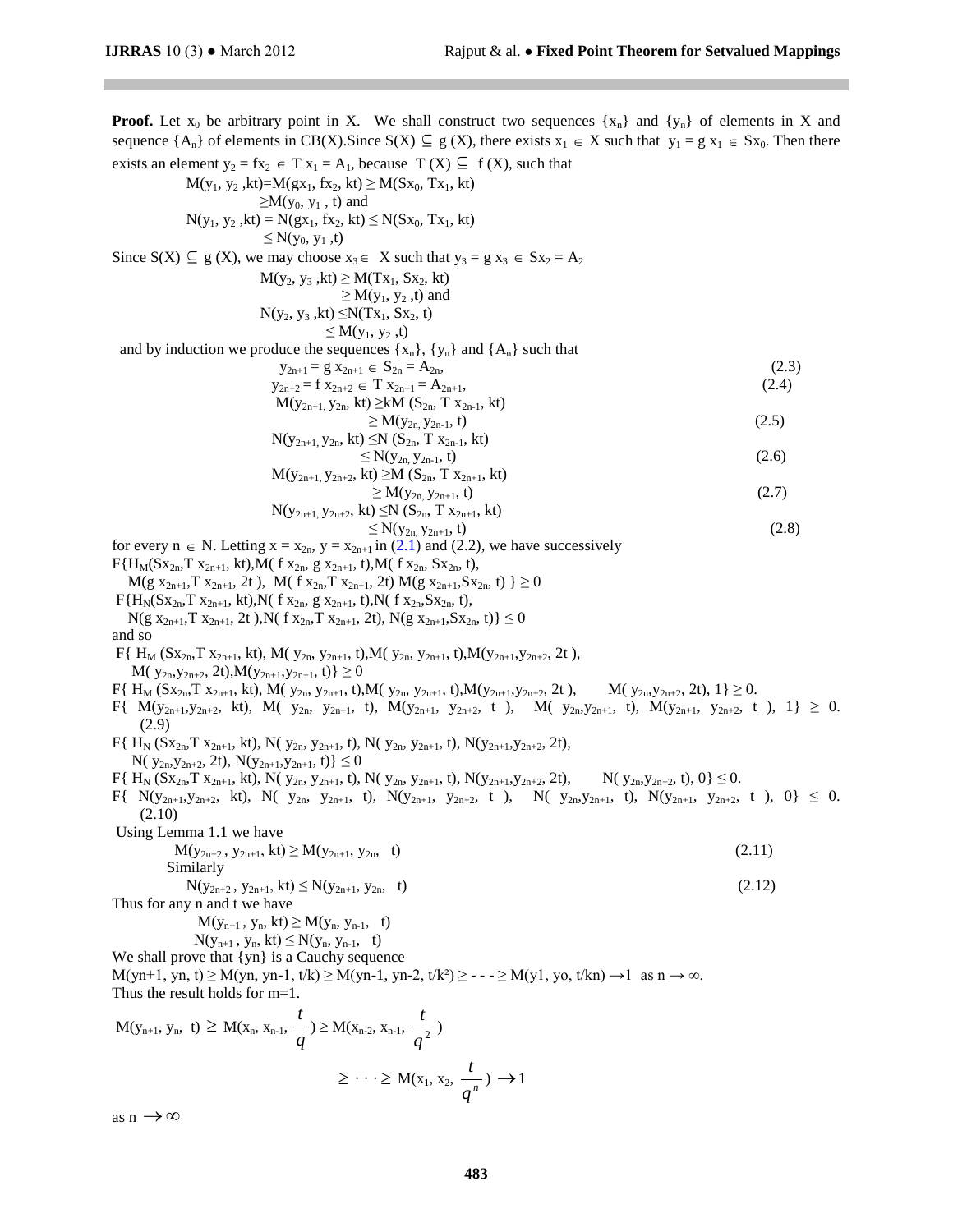So,  $M(x_n, x_{n+1}, t) \rightarrow 1$  as  $n \rightarrow \infty$  for any  $t > 0$ . By induction hypothesis suppose that the result holds for  $m = r$ . Now  $M(y_n, y_{n+r+1}, t) \ge M(y_n, y_{n+r}, t/2) * M(y_{n+1}, y_{n+r+1}, t/2) \rightarrow 1*1 = 1$ Thus the result holds for m=r+1

$$
N(x_{n+1}, x_n, t) \le N(x_n, x_{n-1}, \frac{t}{q}) \le N(x_{n-1}, x_{n-2}, \frac{t}{q^2})
$$
  

$$
\le \dots \le N(x_1, x_2, \frac{t}{q^n}) \to 0 \text{ as } n \to \infty.
$$

So,  $N(x_{n+1}, x_n, t) \rightarrow 0$  as  $n \rightarrow \infty$ . for any  $t > 0$ .

By induction hypothesis suppose that the result holds for  $m = r$ . Now  $N(y_n, y_{n+r+1}, t) \leq N(y_n, y_{n+r}, t/2) \Diamond N(y_{n+1}, y_{n+r+1}, t/2) \rightarrow 0 \Diamond 0 = 0$ Thus the result holds for m=r+1

Hence  $\{y_n\}$  is a Cauchy sequence in X which is complete. Therefore  $\{y_n\}$  converges to z∈ X such that  $y_n \to z$ . Therefore,  $g\ x_{2n+1} \to z$  and f  $x_{2n} \to z$ . Also from (2.11) and (2.12) and the fact that  $\{y_n\}$  is Cauchy sequence it follows that  $\{A_k\}$  is Cauchy sequence in the complete metric space  $(CB(X), H_M, H_N)$ . Thus  $A_k \to A \in CB(X)$ . This implies  $Tx_{2n+1} \rightarrow A$  and  $Sx_{2n} \rightarrow A$  and therefore  $z \in A$ , because

$$
M(z, A, t) = \lim_{n \to \infty} M(y_n, A, t) \ge \lim_{n \to \infty} H_M(A_{n-1}, A_n, t) = 1,
$$
  

$$
N(z, A, t) = \lim_{n \to \infty} N(y_n, A, t) \le \lim_{n \to \infty} H_N(A_{n-1}, A_n, t) = 0.
$$

Since A is closed, A and f and S are satisfying Condition 1.1.1 and Condition 1.1.2 implies that

$$
\lim_{n \to \infty} H_M \left( fSx_{2n}, S f x_{2n} \right) \ge \lim_{n \to \infty} H_M \left( Sx_{2n}, S f x_{2n}, \frac{t}{2} \right) * \lim_{n \to \infty} H_M \left( Sx_{2n}, f Sx_{2n}, \frac{t}{2} \right)
$$
\n
$$
\lim_{n \to \infty} H_N \left( f Sx_{2n}, S f x_{2n} \right) \le \lim_{n \to \infty} H_N \left( Sx_{2n}, S f x_{2n}, \frac{t}{2} \right) \lozenge \lim_{n \to \infty} H_N \left( Sx_{2n}, f Sx_{2n}, \frac{t}{2} \right)
$$
\nand

$$
\lim_{n \to \infty} M(\; f \; f \; x_{2n}, \; f \; x_{2n}, t) \geq H_M \; \lim_{n \to \infty} \; (Sx_{2n}, S \; f \; x_{2n}, \; \frac{t}{2}) ,
$$
\n
$$
\lim_{n \to \infty} N(\; f \; f \; x_{2n}, \; f \; x_{2n}, t) \leq H_N \; \lim_{n \to \infty} N(Sx_{2n}, S \; f \; x_{2n}, \; \frac{t}{2})
$$

This along with the continuity of f and S imply that

$$
H_M
$$
 (fA, Sz, t)  $\geq M(A, Sz, \frac{t}{2})$ , (2.13)

$$
H_N(f A, Sz, t) \le N(A, Sz, \frac{t}{2})
$$
 (2.14)

And 
$$
M(f z, z, t) \ge H_M(A, Sz, t)
$$
 (2.15)  
  $N(f z, z, t) \le H_N(A, Sz, t)$  (2.16)

Now

$$
M(f z, Sz, t) \ge M(f z, fg x_{2n+1}, \frac{t}{2}) * M(f g x_{2n+1}, Sz, \frac{t}{2})
$$
  
\n
$$
\ge M(f z, fg x_{2n+1}, \frac{t}{2}) * H_M(f S x_{2n}, Sz, \frac{t}{2})
$$
  
\n
$$
\ge M(f z, fg x_{2n+1}, \frac{t}{2}) * H_M(f S x_{2n}, S f x_{2n}, \frac{t}{4}) * H_M(S f x_{2n}, Sz, \frac{t}{4})
$$
  
\n
$$
N(f z, Sz, t) \le N(f z, fg x_{2n+1}, \frac{t}{2}) \otimes N(f g x_{2n+1}, Sz, \frac{t}{2})
$$
  
\n
$$
\le N(f z, fg x_{2n+1}, \frac{t}{2}) \otimes H_N(f S x_{2n}, Sz, \frac{t}{2})
$$
  
\n
$$
\le N(f z, fg x_{2n+1}, \frac{t}{2}) \otimes H_N(f S x_{2n}, S f x_{2n}, \frac{t}{4}) \otimes H_N(S f x_{2n}, Sz, \frac{t}{4})
$$

and letting n→∞we have